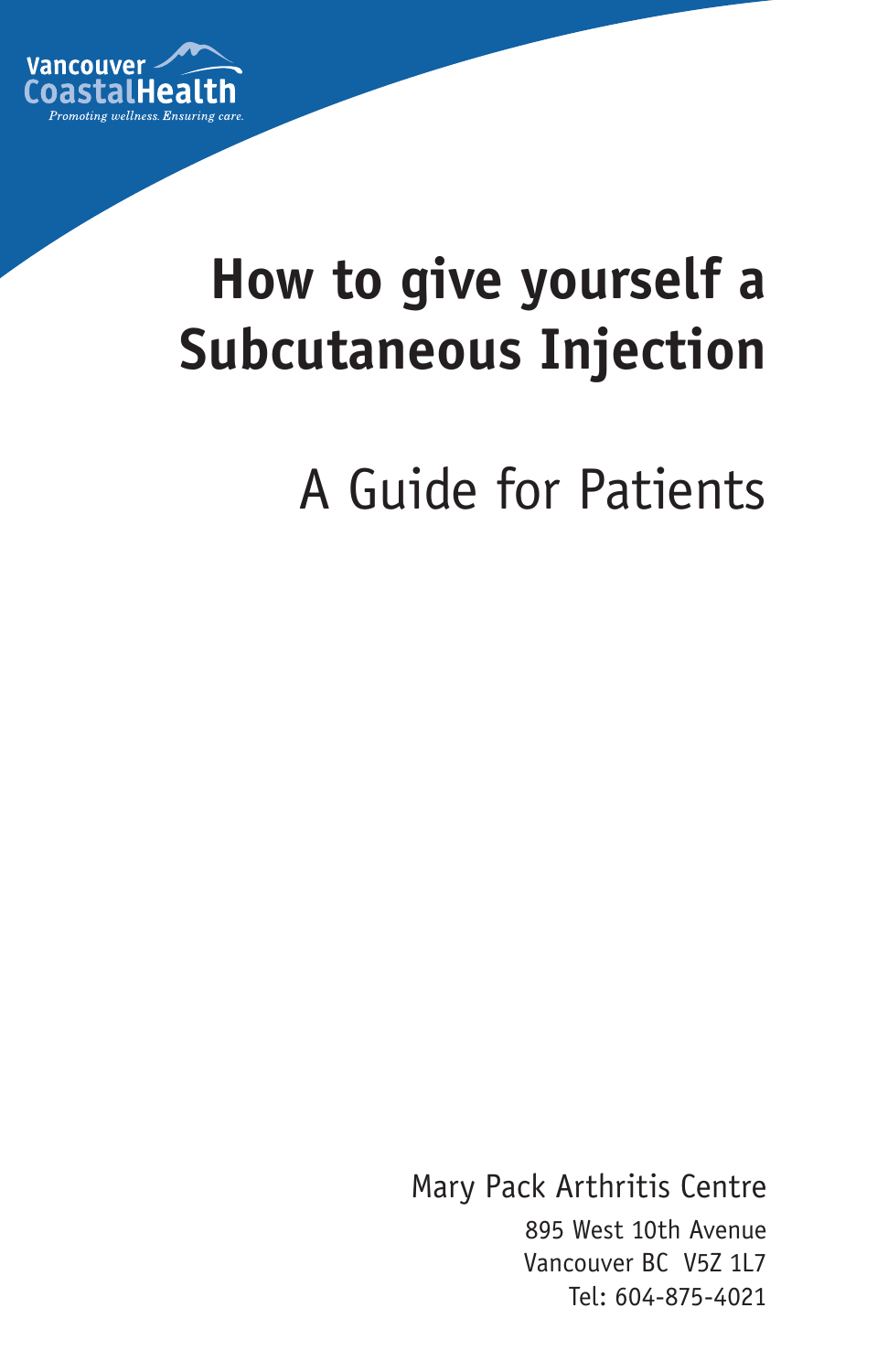#### **What to Have Ready:**

- Vial (small bottle) of medication
- • Sterile disposable syringe and needle
- • Sample syringe marked with the prescribed dose
- • Alcohol swab, cotton ball or tissue
- Self-injection record
- Hard plastic resealable container (Sharp's) to dispose of used needle and syringe

## **Preparing for your Injection:**

- • Wash your hands with soap and water.
- • Gather all the items you need and take them to a table.



- Sit down in a chair next to the table.
- Check the medication name and expiry date on the vial.
- • Check the amount of medication to be taken.





### **Filling the Syringe**

- 1. Mix the content of the vial if required.
- 2. Clean the rubber stopper of vial with an alcohol swab.
- 3. Unwrap the needle and syringe and join them together tightly

4. Put air into the syringe by

pulling down on the plunger of the syringe to the amount of medication to be taken.



- 5. With the vial upright, put the needle into the rubber stopper and inject air into the vial.
- 6. Turn the vial upside down.
- 7. Pull back the plunger to beyond the prescribed dose level. Make sure the end of the needle is in the liquid.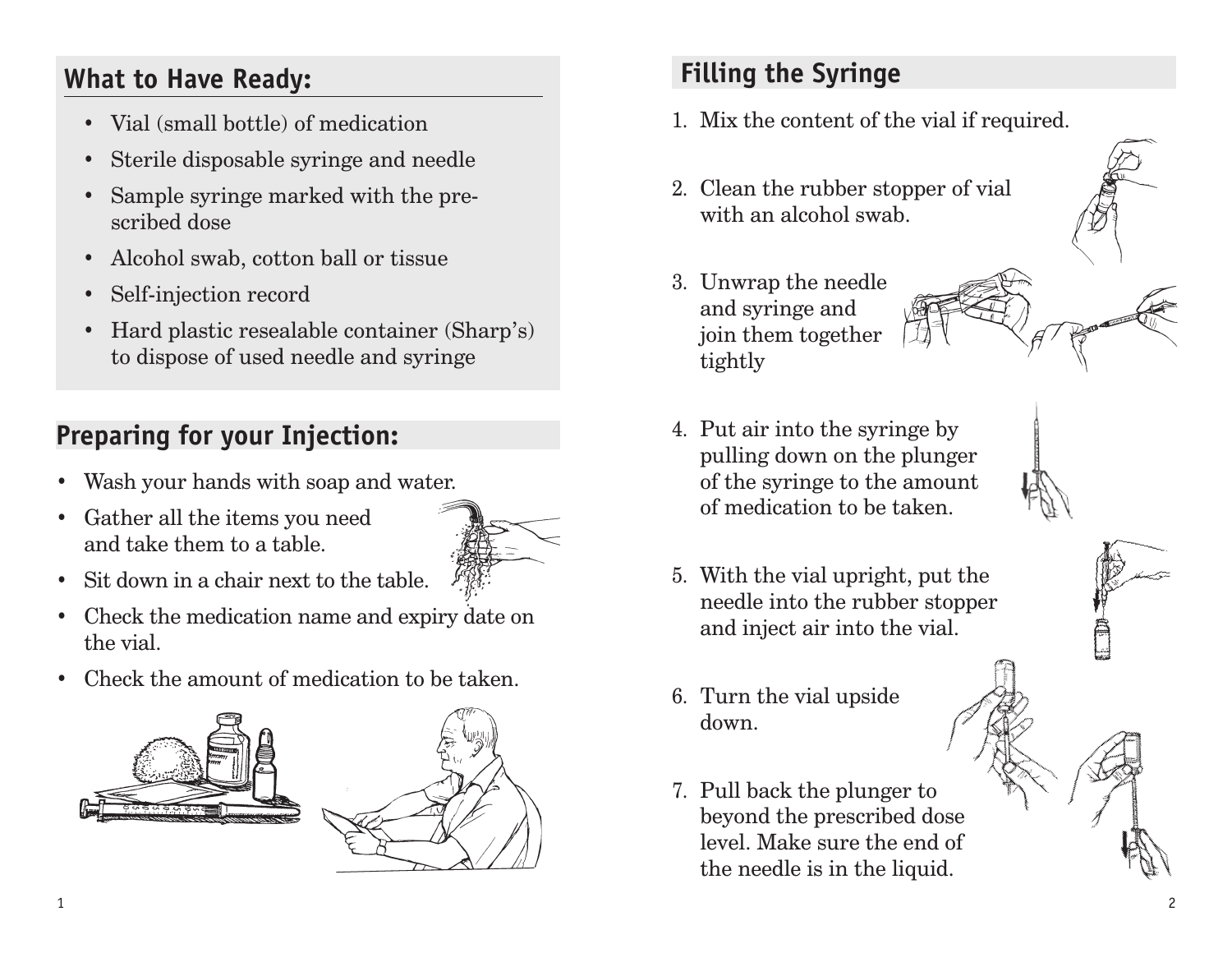

#### **Injection Sites:**

- A subcutaneous (SC) injection deposits medication into the fat tissue below the skin.
- You can inject into the:
	- abdomen (except for one inch around the navel)
	- upper outer area of thighs

A family member or caregiver may also inject into:

• upper outer area of arms

**Change where you give the injection each time. The new site should be at least 1-2 inches away from the last injection site.**





#### **Cleaning the Injection Site:**

- 1. Wash the area with soap and water or alcohol swab. Allow the skin to dry.
- 2. Place the swab on a clean surface to use again when withdrawing the needle.

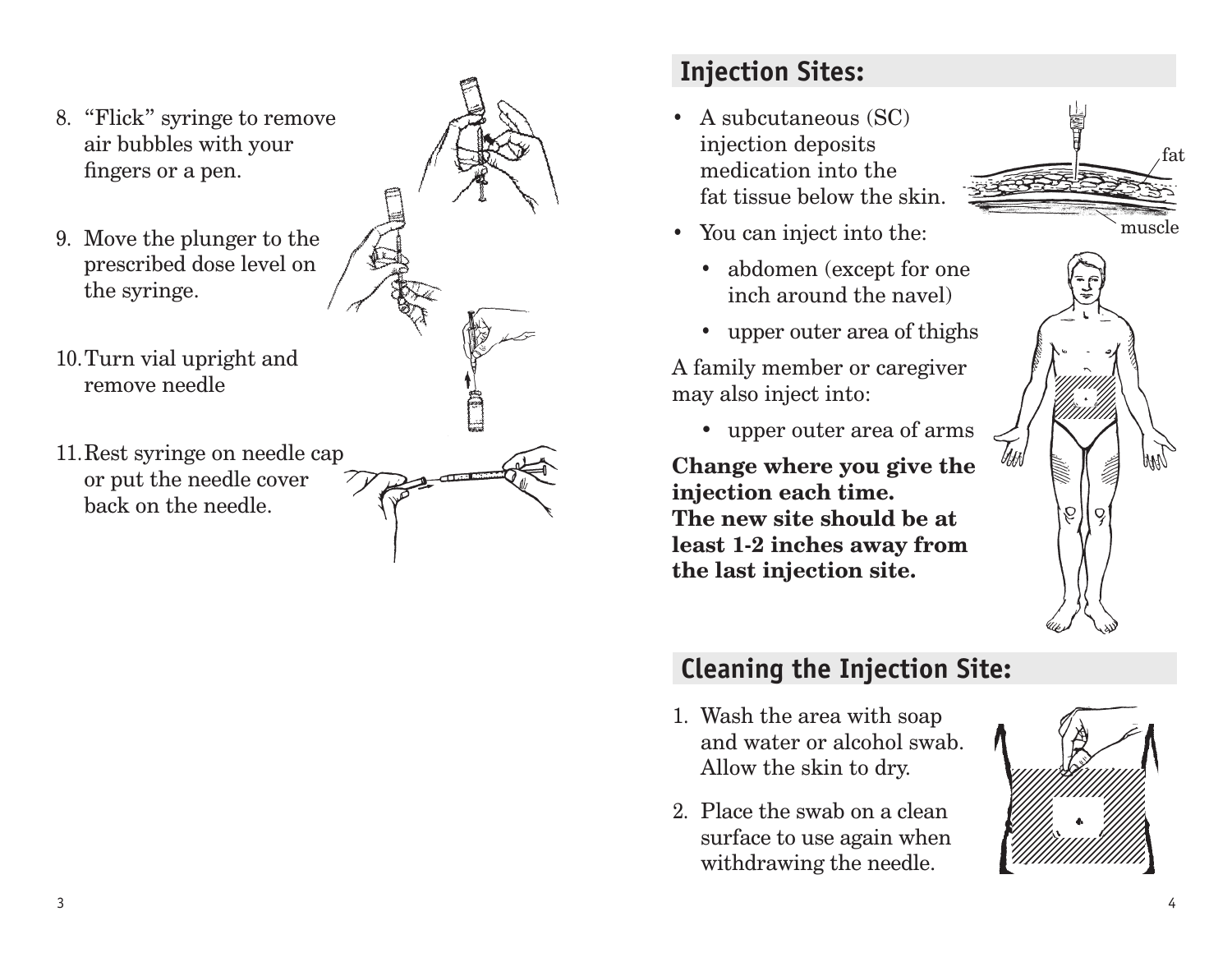#### **Subcutaneous (SC) Self-Injection:**

- 1. Pick up the syringe. If needed, remove the needle cover. Hold the syringe with the needle up and push the plunger just slightly so that you can see a drop of liquid at the end of the needle.
- 2. Pinch your skin and fat tissue with your nondominant (weaker) hand.
- 3. Hold the syringe in your dominant (stronger) hand, as if holding a pencil, one inch above the injection site at a 90 degree angle to the skin. Quickly dart (stab) the needle through the skin into the fat tissue.
- 4. Use your non-dominant (weaker) hand to slowly push down on the plunger to inject the medication.



5. Put the alcohol swab or tissue on your skin near the needle and quickly pull the needle out. You may have slight bleeding from the site. This usually means you have broken a small blood vessel under the skin. Press gently on the site.



#### **Clean Up:**

• Place used drug containers, syringes and needles in a hard plastic resealable container (Sharp's) from the pharmacy. Check with your pharmacist for specific disposal instructions.

#### **Record:**

After each injection:

- the date
- where the injection was given
- medication name and amount taken